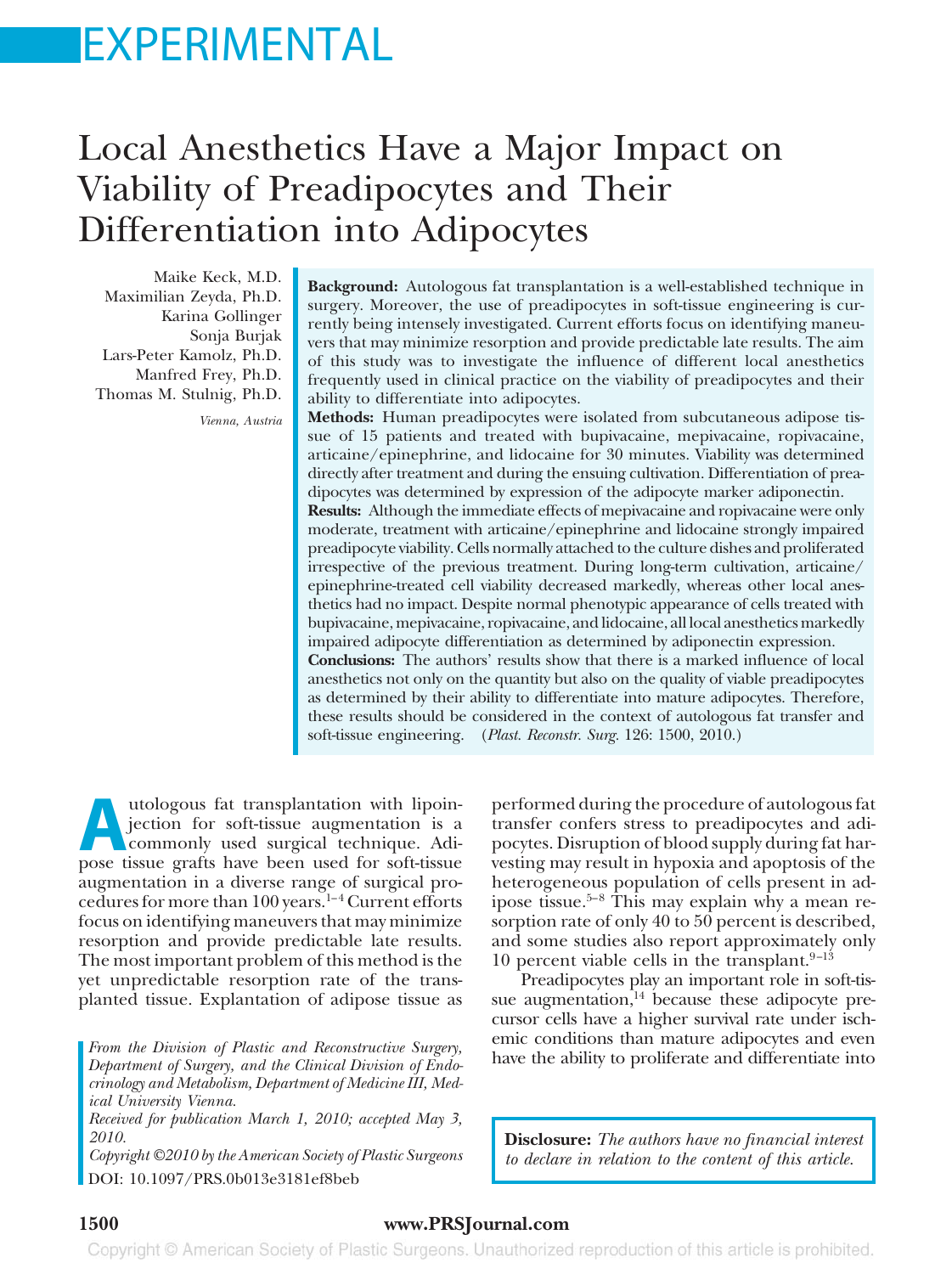mature adipocytes after transplantation.15–17 Moreover, they are used for in vivo and in vitro tissue engineering.18 Research in tissue engineering has developed rapidly over the past several years and offers alternative strategies for soft-tissue augmentation, which might be superior to traditional surgical options. The conventional reparative approach is replaced by a regenerative approach.

Because of their key role in autologous fat transfer19,20 and soft-tissue augmentation, we focused our examinations on preadipocytes to evaluate the impact of local anesthetic treatment on the quantity and quality of preadipocytes yielded from adipose tissue grafts. In a previous work, we have shown that incubation of preadipocytes with lidocaine and articaine plus epinephrine caused a significant reduction of cell viability by immediate necrotic effects.21 In this study, we chose local anesthetics according to their frequent use in clinical practice and investigated their effects beyond immediate reduction of cell viability. Therefore, we determined the ability of treated preadipocytes to grow and differentiate into adipocytes.

### **MATERIALS AND METHODS**

Subcutaneous adipose tissue was obtained from 15 healthy patients undergoing reductional plastic surgery. This study was approved by the ethics committee of the Medical University of Vienna and the General Hospital Vienna (EK no. 275/2006). All subjects gave written informed consent before taking part in the study.

### **Isolation of Preadipocytes and Local Anesthetic Treatment**

Minced adipose tissue was washed in phosphatebuffered saline and digested with 2 mg/ml collagenase type IV in Hanks' buffered salt solution (both obtained from Sigma Chemical Co., St. Louis, Mo.), 0.01 M 4-(2-hydroxyethyl)-1-piperazineethanesulfonic acid supplemented with  $50 \mu g/ml$  streptomycin, 50 U/ml penicillin (both from Invitrogen, Carlsbad, Calif.), and  $25 \mu g/ml$  amphotericin B (Sigma) for 1 hour at 37°C with constant shaking. Cells were filtered through a  $250$ - $\mu$ m nylon filter and centrifuged for 10 minutes at 380 *g*. Red blood cells were lysed in hypotonic buffer, cells were centrifuged for 10 minutes at 380 *g*, and cell pellets were resuspended in Dulbecco's Modified Eagle Medium/Ham's F12 (Sigma), supplemented with 14 mM/liter sodium bicarbonate, 16.5 mM/liter biotin, 8.5 mM/liter pantothenate, 15 mM/liter glucose, 13.5 mM/liter 4-(2-hydroxyethyl)-1-piperazineethanesulfonic acid (all Sigma), 2 mM/liter L-glutamine, 200  $\mu$ g/ml

kanamycin, 100 units/ml penicillin, 100  $\mu$ g/ml streptomycin (all from Invitrogen), and 10% fetal calf serum (HyClone; Thermo Scientific, Logan, Utah). After filtration through a  $70$ - $\mu$ m nylon mesh, cells were dispensed under constant stirring onto six-well plates and incubated at 37°C in a humidified atmosphere with 5% carbon dioxide for 24 to 48 hours. Subsequently, nonadherent cells were removed by washing with phosphate-buffered saline, adherent cells trypsinized and, after washing/ centrifugation, resuspended in  $1\%$  bupivacaine,  $1\%$ mepivacaine, 0.5% ropivacaine, 4% articaine plus epinephrine 1:100,000, and 2% lidocaine or physiologic saline solution as control for 30 minutes at room temperature. After another washing step, viability was quantified by propidium iodide exclusion using a fluorescence-activated cell sorter (FACS-Canto; BD Biosciences, San Jose, Calif.). Viability after local anesthetic treatment was compared with that after saline control treatment  $(88.2 \pm 1.9 \text{ per-}$ cent propidium iodide–negative cells), which was taken as 100 percent.

#### **Adipocyte Differentiation**

A specific feature of mature adipocytes is expression of adiponectin (*ADIPOQ* gene).22To assess local anesthetic on adipocyte maturation, preadipocytes were reincubated at equal viable cell densities  $(50,000 \text{ cells/cm}^2)$  in the same culture medium as before for 4 days for proliferation. To induce adipocyte differentiation, cells were incubated for 12 days in Dulbecco's Modified Eagle Medium/Ham's F12, 33  $\mu$ M biotin, 17  $\mu$ M pantothenate, 1 nM triiodothyronine, 100 nM dexamethasone (all from Sigma), 500 nM human insulin (Roche, Basel, Switzerland),  $1 \mu M$  rosiglitazone (generously provided by Johnson & Johnson, New Brunswick, N.J.), and, for the first 3 days,  $250 \mu M$  IBMX (Sigma).

Subsequently, total RNA was prepared from five samples by homogenizing cells in Trizol reagent (Invitrogen) followed by RNA extraction according the manufacturer's instructions. RNA was transcribed into cDNA by Superscript II using random hexamer priming (Invitrogen). Quantitative real-time polymerase chain reaction was performed using an adiponectin-specific commercial Assay-on-Demand (Applied Biosystems, Foster City, Calif.) normalized to ubiquitin C expression as endogenous control (Applied Biosystems). Expression of specific mRNA in each sample was quantitated in duplicates on an ABI PRISM 7000 Cycler (Applied Biosystems) using the  $\Delta \Delta C_T$  method.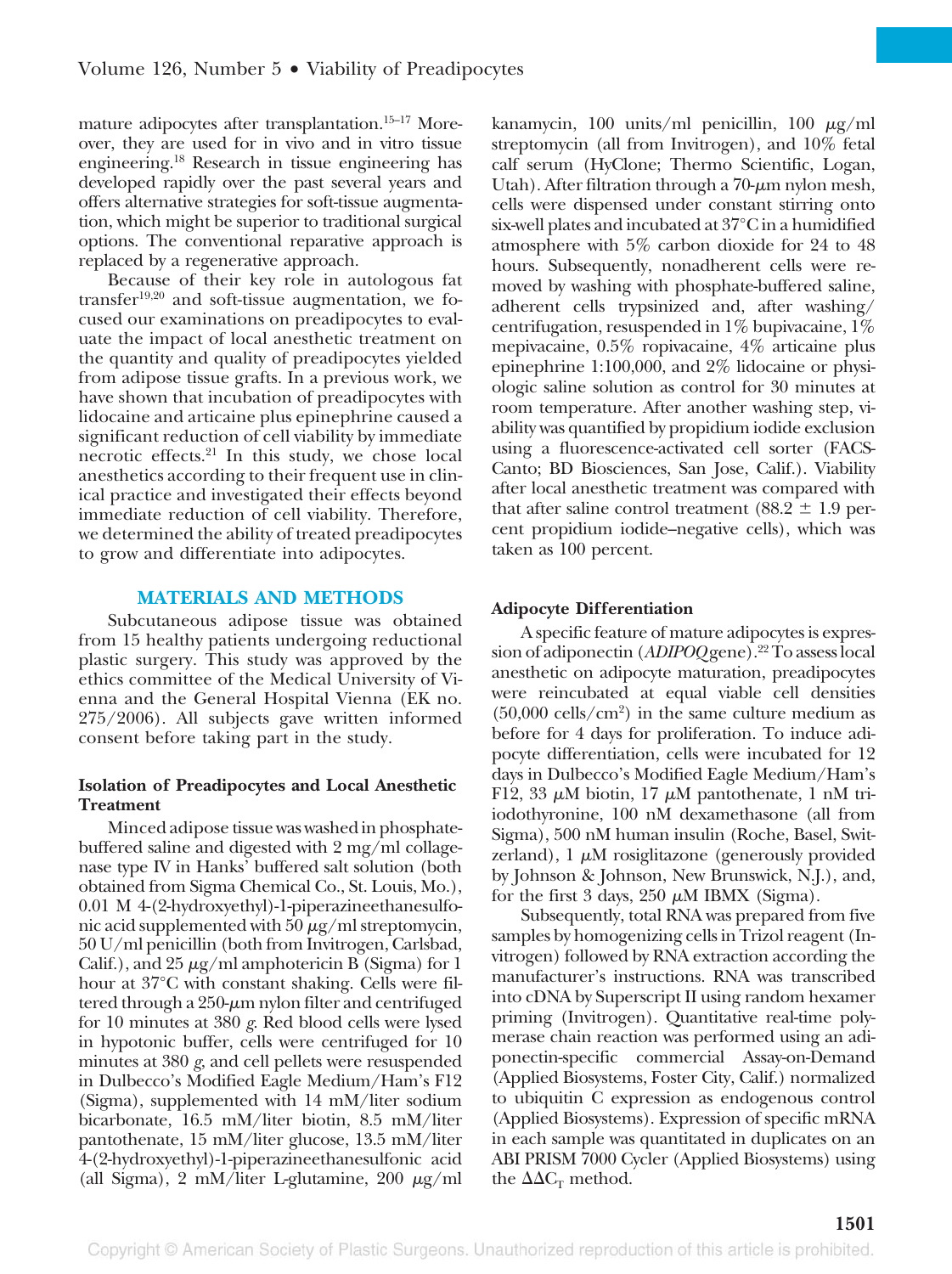

esthetics. Viability was assessed by flow cytometry immediately after treatment with indicated local anesthetics. The diagram shows cell viability in mean  $\pm$  SEM, with the saline control treatment taken as 100 percent ( $n = 15$ ). Significant differences from control are indicated by *asterisks*:  $*p < 0.05$ ;  $***p < 0.001$ .

### **Statistical Analysis**

Data are expressed as means  $\pm$  SEM. Univariate analysis of variance followed by Dunnett post hoc testing was calculated.

### **RESULTS**

#### **Effects of Local Anesthetic on Preadipocyte Viability**

With the exception of bupivacaine, all local anesthetics significantly reduced cell viability, but to differing extents, as determined directly after treatment and compared with saline control treatment (Fig. 1). Although the effects of mepivacaine and ropivacaine were relatively moderate, treatment with articaine/epinephrine and lidocaine left only  $32 \pm 9$  percent and  $61 \pm 6$  percent of preadipocytes viable, respectively. As demonstrated in Figure 2, *above*, showing similar cell densities on day 5 of induced cell differentiation, cells normally attached to the culture dishes and proliferated irrespective of the previous treatment when seeded at identical viable cell numbers per well. Interestingly, during long-term cultivation, articaine/epinephrine-treated cell viability markedly decreased as determined by reduced cell density, small size, and round shape indicating apoptosis (Fig. 2, *below*), whereas bupivacaine, ropivacaine (not shown), mepivacaine, and lidocaine (Fig. 2, *below*) had no impact on viability also



**Fig. 2.** Effects of local anesthetics on preadipocyte culture and differentiation. After local anesthetic and control (physiologic saline solution) treatment, cells were seeded at the same viable cell densities, cultivated, and induced to differentiate into adipocytes as described in the Materials and Methods section. Images show typical examples of cells treated as indicated on days 5 (*above*) and 12 (*below*) after induction of differentiation are shown.

## **1502**

Copyright © American Society of Plastic Surgeons. Unauthorized reproduction of this article is prohibited.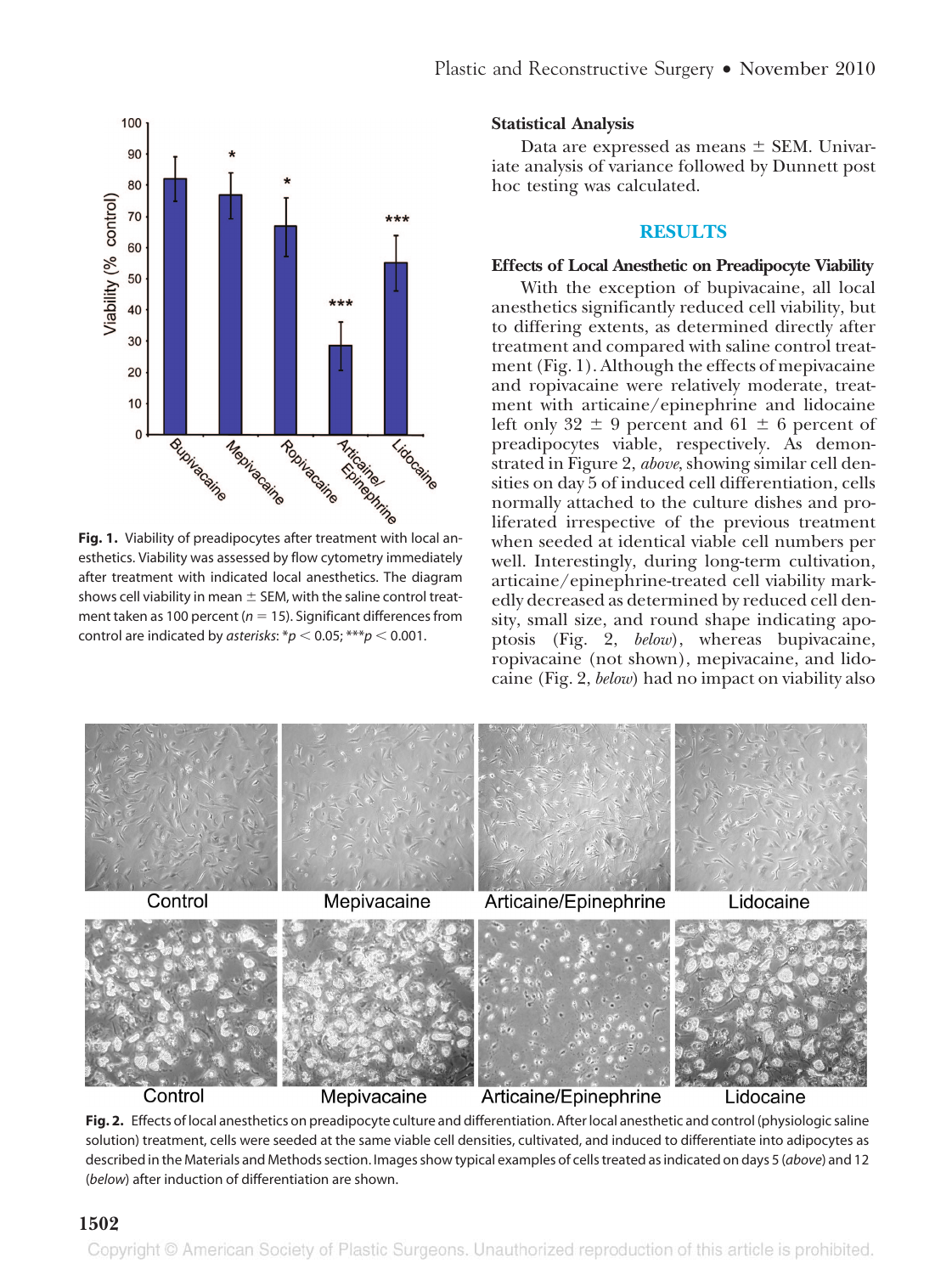on day 12 of the differentiation process compared with control treatment.

#### **Effects of Local Anesthetics on Adipocyte Differentiation**

In addition to these quantitative analyses, we investigated the effects of local anesthetics on the quality of preadipocytes as assessed by their ability to differentiate into adipocytes. Irrespective of pretreatment, cells started to form lipid droplets on day 5 after induction of differentiation (Fig. 2, *above*). Also, at the end of the differentiation process, no differences in cell size or lipid droplet formation were detectable between control and local anesthetic–treated cells (Fig. 2, *below*; data not shown), with the exception of articaine/epinephrine-treated cells that were markedly smaller while a similar percentage of these cells were loaded with lipid droplets (Fig. 2, *below*). Despite this normal phenotypical appearance of cells treated with bupivacaine, mepivacaine, ropivacaine, and lidocaine, all local anesthetics markedly affected adipocyte differentiation as determined by their expression of the differentiation marker adiponectin (Fig. 3). The strongest impairment of adiponectin expression was observed after lidocaine treatment (Fig. 3).

#### **DISCUSSION**

A high number of patients suffer from disfiguring loss of soft tissue because of posttraumatic defects, tumor defects, or congenital deformities. Thus, successful long-term treatment of soft-tissue defects remains a desirable goal. One possibility for correcting some of these defects is autologous fat transplantation. A major challenge of this method is predicting the resorption rate of the transplanted tissue to determine the exact amount of fat that needs to be transplanted. In clinical practice, not much is known about the survival rates of the transplanted fat cells. Several studies have been conducted to demonstrate that specimen handling, type of canula, body region aspirated, and anatomical characteristics of patients all affect the degree of resorption of the transplanted fat graft from liposuction aspirate.<sup>5,6,8,23,24</sup> Overall, the fewer traumas that occurred during harvesting, handling, and transplantation, the more consistent the volume that was maintained in the long term.9 Our results implicate that the use and the choice of local anesthetics has to be considered as well.

Cytotoxicity of local anesthetics on different cell types including neurons has been he subject



with local anesthetics. After treatment with indicated local anesthetics, preadipocytes were differentiated into adipocytes for 12 days. Adiponectin mRNA expression was assessed by quantitative real-time reverse-transcriptase polymerase chain reaction and normalized to ubiquitin C expression. The diagram shows mean  $\pm$  SEM of adiponectin expression with the saline control treatment taken as 100 percent ( $n = 5$ ). Significant differences from control are indicated by *asterisks*:  $* p < 0.05$ ;  $* p < 0.01; ** p < 0.001.$ 

of several studies.25–29 Recently, toxic actions of local anesthetics have been shown to correlate with their lipophilic properties.<sup>30,31</sup> However, our results suggest the effects on preadipocyte viability and differentiation to be independent of lipophilic properties, because ropivacaine is less lipophilic than bupivacaine but affects preadipocytes more than bupivacaine. All local anesthetics used in the present study are members of the amide family. Articaine, which in combination with epinephrine shows particularly strong adverse effects in our study, is exceptional because it contains an additional ester group that is metabolized by esterases in blood and tissue, $32$  but whether this chemical property is related to the effects shown here remains unclear. Thus, it needs to be elucidated in future studies which of several molecular and cellular mechanisms that have been described for local anesthetics, such as induction of apoptosis, 33,34 induction of calcium flux,<sup>35</sup> activation of signaling kinases, and inhibition of the energy production in the mitochondria, $36 - 41$  are responsible for the effects described here.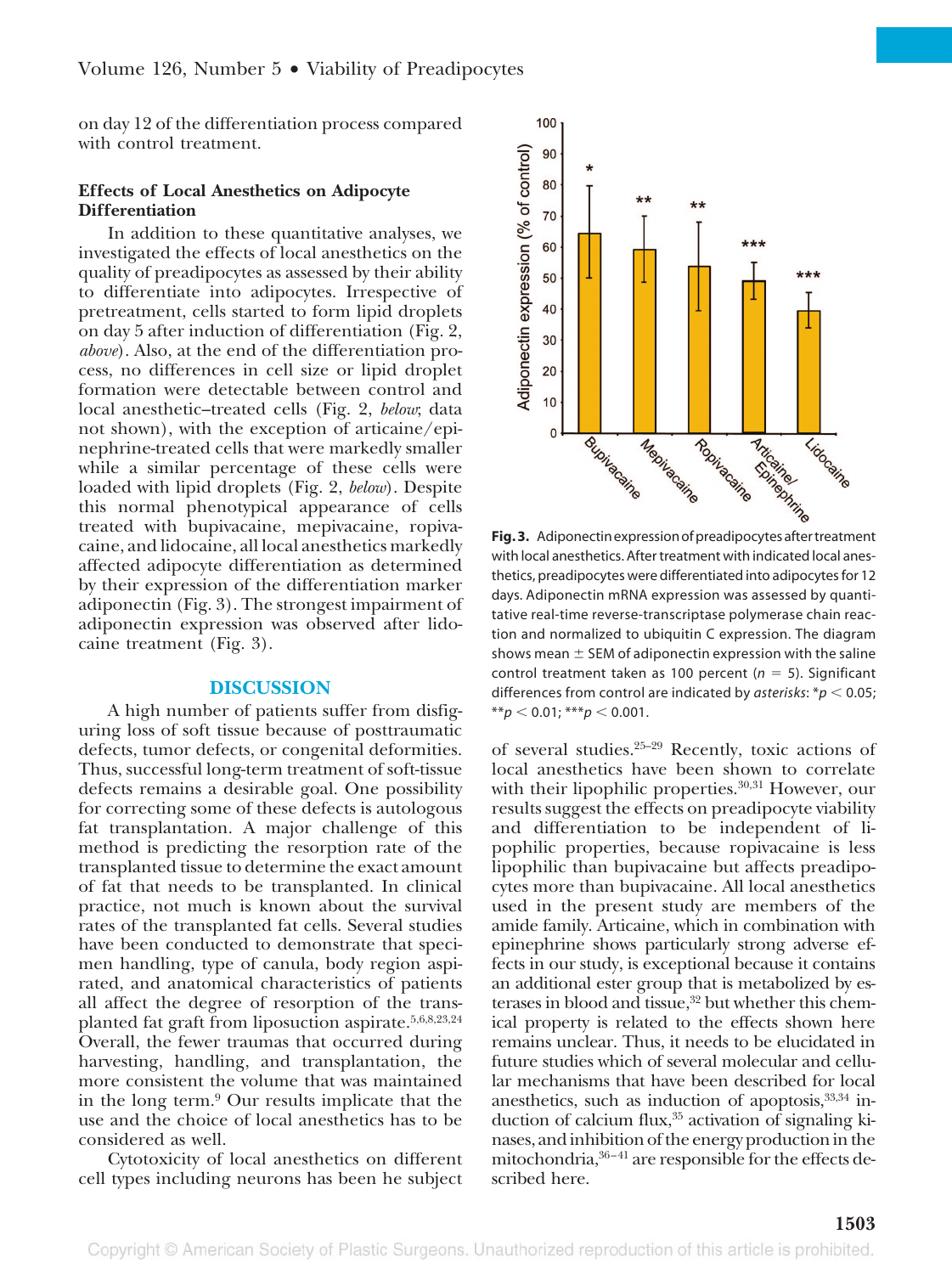Local anesthetic effects on adipose tissue have been the subject of previous studies as well. Shoshani and colleagues investigated the influence of lidocaine and adrenaline on the viability of injected adipose tissue in nude mice. No influence of lidocaine and adrenaline could be detected.42 The reasons for the apparent difference of the results of this murine study from our in vitro results have to be investigated. However, the present study corroborates earlier data showing that lidocaine and articaine plus epinephrine causes a significant reduction of preadipocyte viability by immediate necrotic effects,<sup>21</sup> extending these observations not only to different local anesthetics but, importantly, to preadipocyte growth and development, putatively important issues that have been neglected so far.

For successful autologous fat transfer, differentiation of the transplanted preadipocytes into adipocytes may be of particular importance.<sup>19,20,43,44</sup> Moreover, preadipocytes have become the focus of research on soft-tissue engineering. Preadipocytes can be expanded in vitro and implanted directly $45$  or onto three-dimensional scaffolds.<sup>16-18,46</sup> Therefore, both the quantity of adipocytes surviving the transplantation or isolation and also the ability of preadipocytes to differentiate are of importance when evaluating the procedure of choice to gain adipose tissue with high resorption rate or viable and functional preadipocytes, including the use of local anesthetics.

In a previous study, we showed that 1% lidocaine, 0.5% ropivacaine, and 4% articaine plus epinephrine impaired preadipocyte viability. Here, we extended the study to bupivacaine, mepivacaine, and 2% lidocaine. Furthermore, we investigated the influence on the ability of preadipocytes to differentiate as determined by their ability to express adiponectin, an adipokine with multiple beneficial local and systemic functions.<sup>47</sup>

Most surgeons wait for approximately 30 minutes after tumescence for the infiltration fluid to percolate properly and for its full pharmacologic effects to occur.<sup>48</sup> In our in vitro setting, cells were incubated with the substances for 30 minutes, corresponding approximately to the time of exposure during fat transplantation. The immediate harvest of fat after injection of local anesthetics as practiced by some surgeons could be favorable for limiting exposure time and avoiding the adverse effects as described here. The substances were applied in the same concentrations as those used for infiltration in clinical practice, but resulting in vivo concentrations may be different because of dilution effects which, however, are difficult to estimate. Therefore, confirmation of our results

and assessment of their in vivo relevance in clinical studies are topics of great interest.

The results of our in vitro research presented here are intended to improve the overall reliability of the harvest of fat grafts by allowing the surgeon to avoid adverse effects of distinct local anesthetics. Our data indicate that 4% articaine with epinephrine and 2% lidocaine may be inappropriate for these purposes. Furthermore, although the effects of bupivacaine, mepivacaine, and ropivacaine on viability are relatively moderate, the impairment of adipocyte differentiation by treatment with these substances provokes a reconsideration of the use of local anesthesia in general. Reduced levels of adiponectin alone could have serious consequences on the function of reconstituted adipose tissue.<sup>49</sup> However, whether and how reduced expression of adiponectin in normally appearing adipocytes affects autologous fat transfer and soft-tissue engineering remains to be elucidated in conjunction with functional defects of adipocytes derived from anesthetic-treated preadipocytes. In any case, alternatives such as the use of tumescent solution or other anesthetic procedures should be considered.

Altogether, our results show that distinct local anesthetics affect preadipocyte viability to greatly varying degrees, although all local anesthetics investigated here significantly impaired the ability of preadipocytes to differentiate into adipocytes. This could be of major importance in the context of autologous fat transfer and soft-tissue engineering, because the choice of the right local anesthesia for infiltrating the donor site could influence the clinical outcome. We urge that further studies be conducted to evaluate the clinical relevance of our findings.

#### *Maike Keck, M.D.*

Department of Plastic and Reconstructive Surgery Medical University Vienna Währingergürtel 18-22 1070 Vienna, Austria maike.keck@meduniwien.ac.at

#### **REFERENCES**

- 1. Neuber F. Fetttransplantation. *Zentralbl Chir.* 1893;22:66.
- 2. Coleman SR. Long term survival of fat transplants: Con-
- trolled demonstrations. *Aesthetic Plast Surg.* 1995;9:421–425.
- 3. Coleman SR. Facial recontouring with lipostructure. *Clin Plast Surg.* 1997;24:347–367.
- 4. Glashofer M, Lawrence N. Fat transplantation for treatment of the senescent face. *Dermatol Ther.* 2006;19:169–176.
- 5. Carpaneda CA. Study of aspirated adipose tissue. *Aesthetic Plast Surg.* 1996;20:399–402.
- 6. Chajchir A, Benzaquen I. Fat-grafting injection for soft tissue augmentation. *Plast Reconstr Surg.* 1989;84:921–934.
- 7. Coleman SR. Structural fat grafting: More than a permanent filler. *Plast Reconstr Surg.* 2006;118:108–120.
- 8. Lewis CM. The current status of autologous fat grafting. *Aesthetic Plast Surg.* 1993;17:109–112.